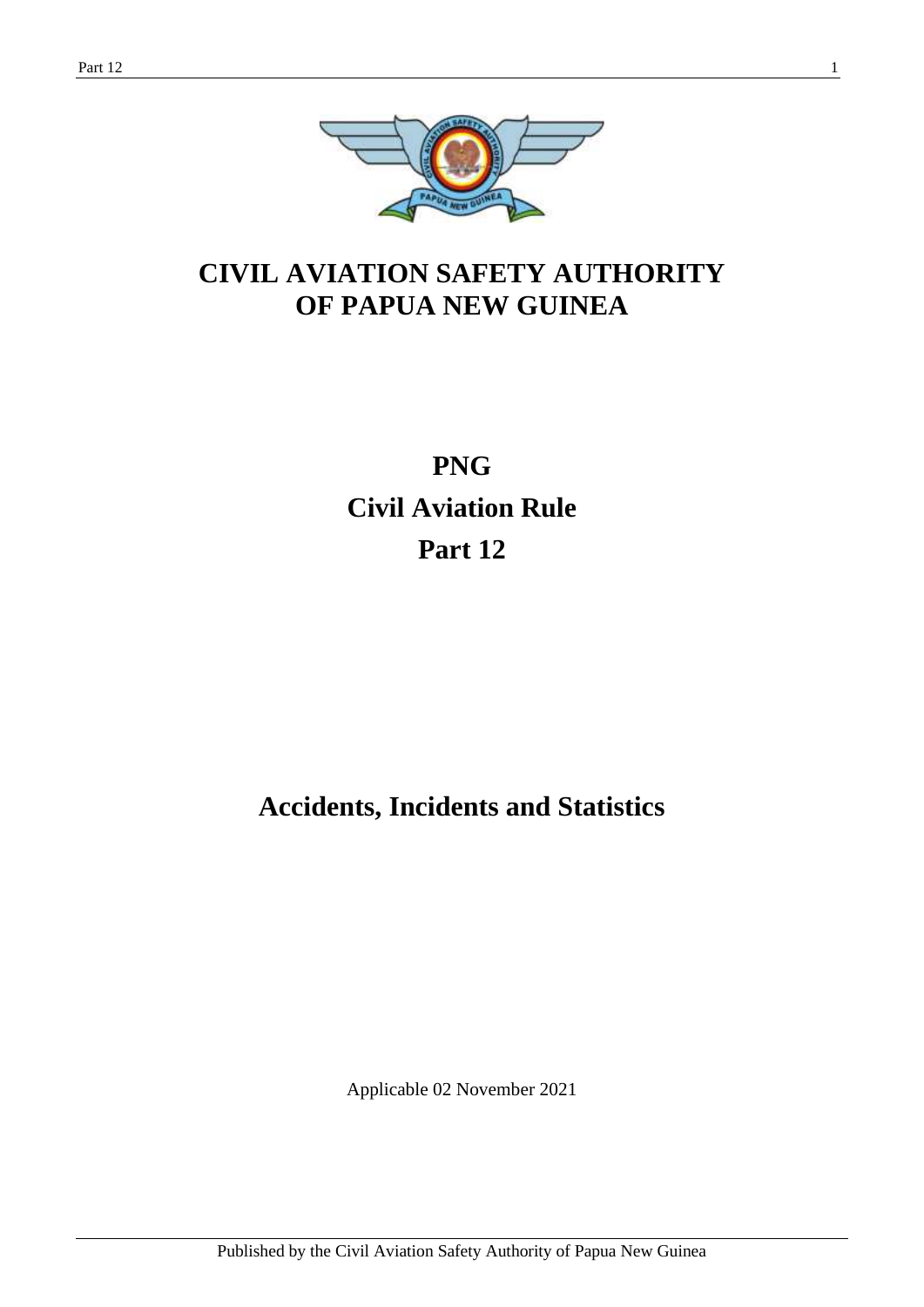## **DESCRIPTION**

Part 12 prescribes rules for the —

- Notification, investigation, and reporting of accidents and incidents,
- Preservation of aircraft, aircraft contents, and aircraft records following an accident or serious accident, and
- Reporting of aircraft operating and statistical data.

This Rule aligns with Annex 13 and Annex 17.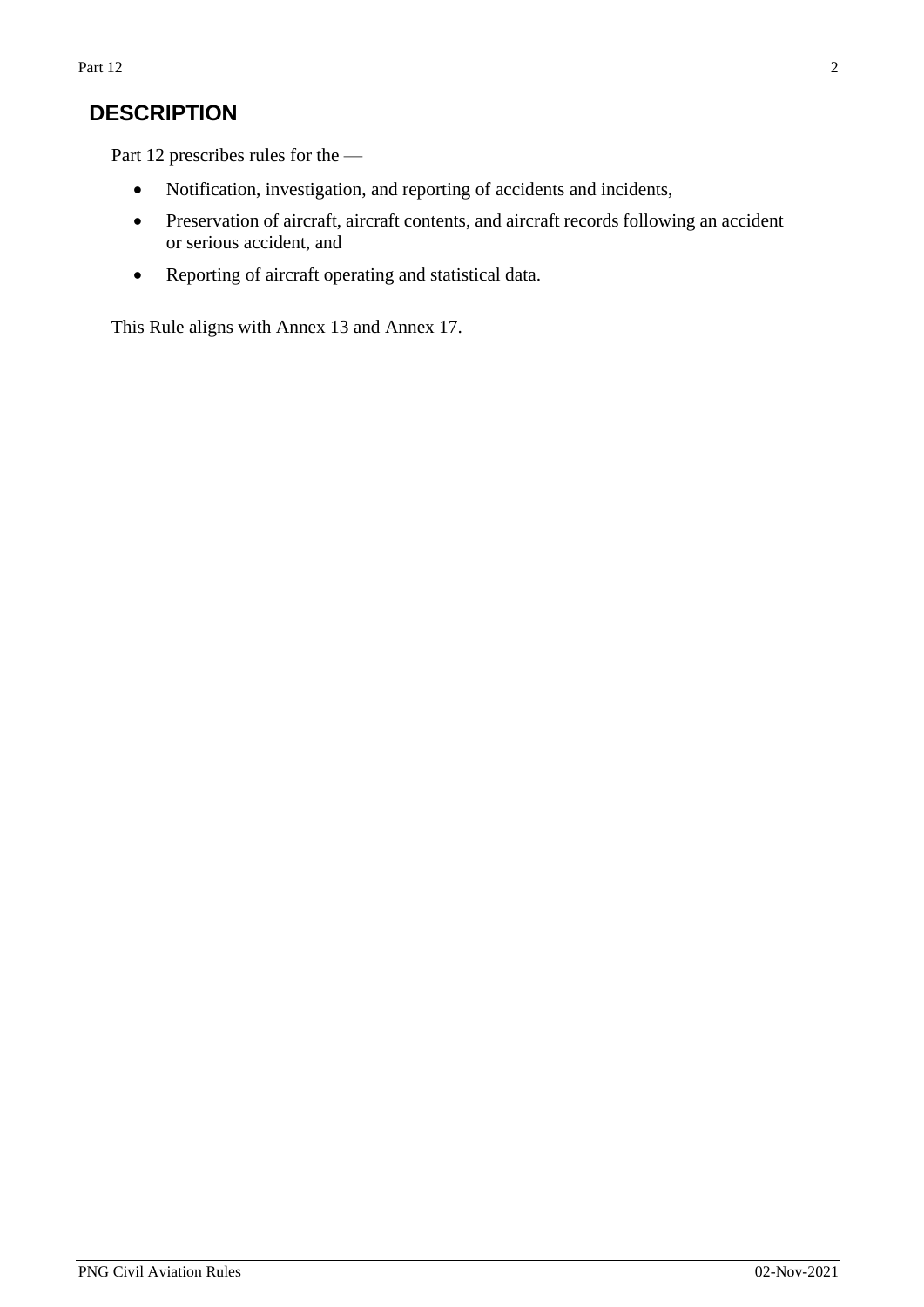## **BULLETIN**

This Part first came into force on 1 January 2004 and now incorporates the following amendments:

| Amendment   | <b>Effective Date</b> |
|-------------|-----------------------|
| Amendment 1 | 01 January 2011       |
| Amendment 2 | 01 April 2015         |
| Amendment 3 | 13 November 2018      |
| Amendment 4 | 01 April 2019         |
| Amendment 5 | 11 December 2020      |
| Amendment 6 | 02 November 2021      |

Summary of amendments:

| Amendment :             | Rules $12.59(a)(2)$ , (b) amended $-90$ day requirement |
|-------------------------|---------------------------------------------------------|
| (Docket 21/09/CAR12/02) | reduced to 30 days.                                     |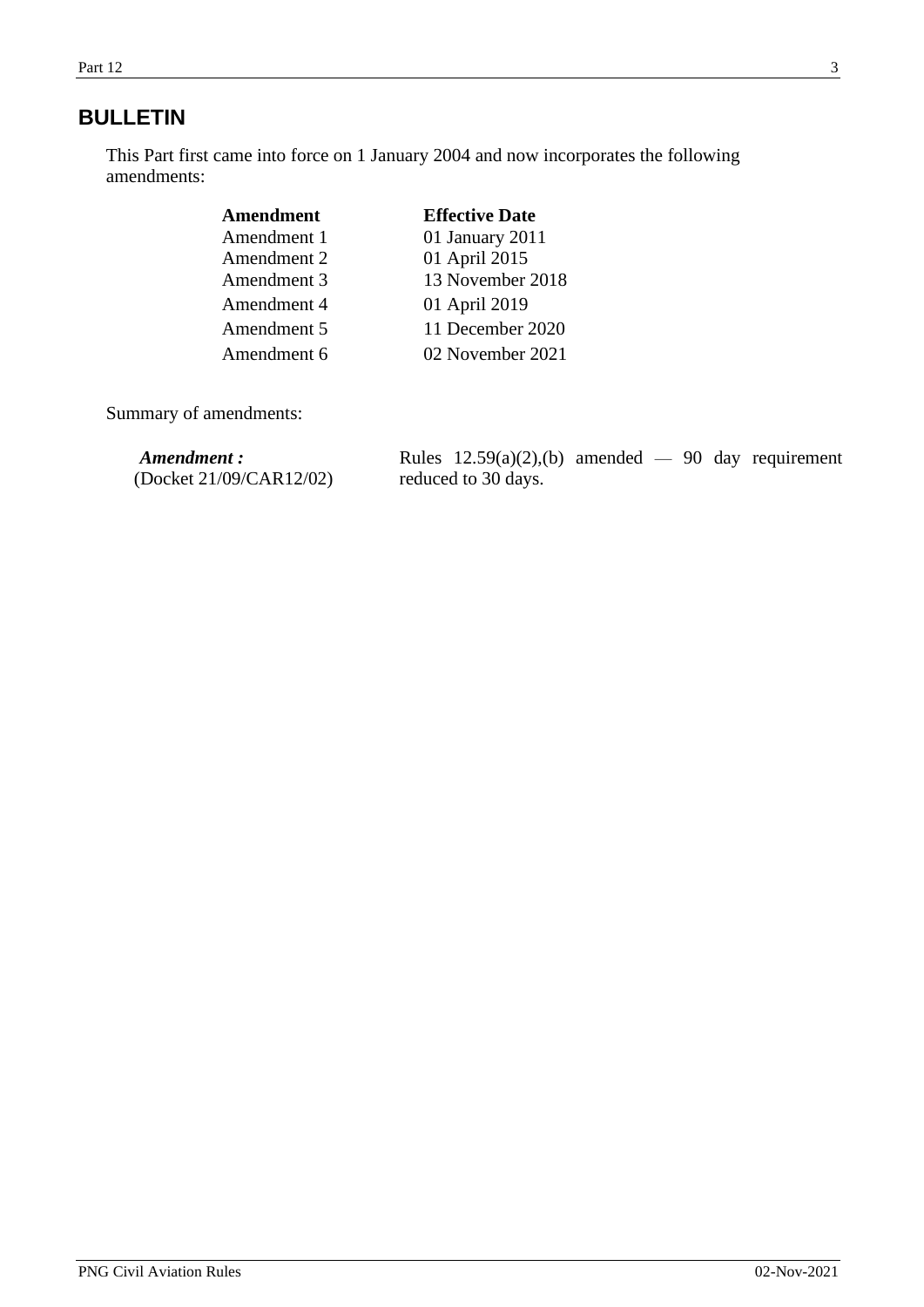## **Schedule of Rules**

<span id="page-3-0"></span>

| 12.1   |                                                                            |  |
|--------|----------------------------------------------------------------------------|--|
| 12.3   |                                                                            |  |
|        | Subpart B - Notification, Investigation, and Reporting, of Occurrences 6   |  |
| 12.51  |                                                                            |  |
| 12.53  |                                                                            |  |
| 12.55  |                                                                            |  |
| 12.57  |                                                                            |  |
| 12.59  |                                                                            |  |
| 12.61  |                                                                            |  |
| 12.63  |                                                                            |  |
|        |                                                                            |  |
| 12.101 |                                                                            |  |
| 12.103 |                                                                            |  |
| 12.105 |                                                                            |  |
|        |                                                                            |  |
| 12.151 |                                                                            |  |
| 12.153 |                                                                            |  |
|        | Appendix A — Information Required for Initial Notification of Incidents 12 |  |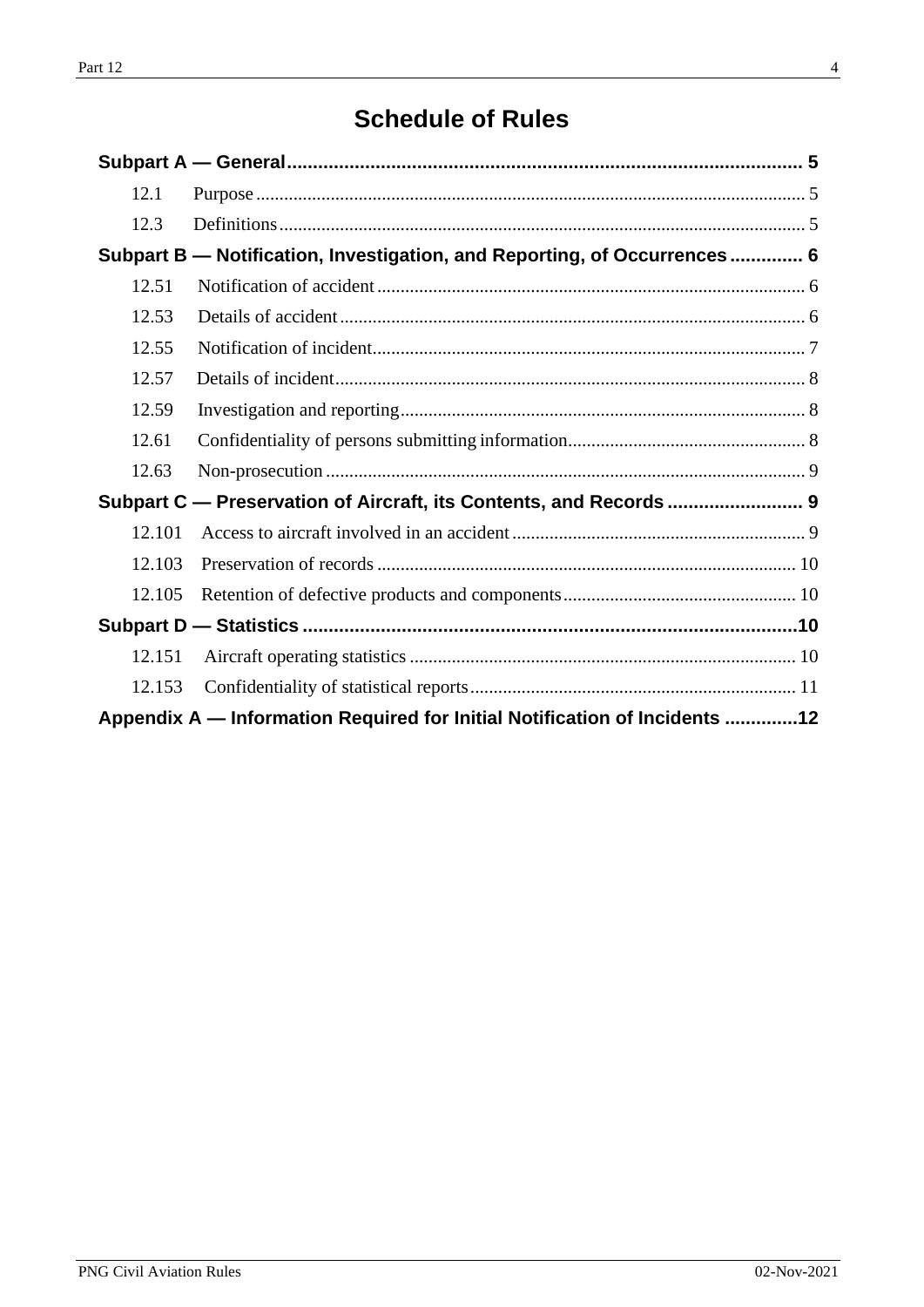### **Subpart A — General**

#### <span id="page-4-0"></span>**12.1 Purpose**

(a) Subject to paragraph (b) this Part prescribes rules for the —

- (1) notification, investigation, and reporting of accidents and incidents; and
- (2) preservation of aircraft, aircraft contents, and aircraft records following an accident or serious incidents; and
- (3) reporting of aircraft operating and statistical data.
- (b) This Part does not apply to an incident that is associated with unmanned balloons, kites, rockets, and model aircraft operated under Part 101.

#### <span id="page-4-1"></span>**12.3 Definitions**

In this Part—

**AIC** means the Accident Investigation Commission, which is established by Section 218 of the Act:

**Fatal injury** means any injury which results in death within 30 days of the accident:

**Prosecution investigation** means an investigation carried out to establish whether an offence against the Act has been committed:

**Serious injury** means any injury that is sustained by a person in an accident and that—

- (1) requires hospitalization for more than 48 hours, commencing within seven days from the date the injury was received; or
- (2) results in a fracture of any bone, except simple fractures of fingers, toes, or nose; or
- (3) involves lacerations which cause severe haemorrhage, nerve, muscle, or tendon damage; or
- (4) involves injury to an internal organ; or
- (5) involves second or third degree burns, or any burns affecting more than 5% of the body surface; or
- <span id="page-4-2"></span>(6) involves verified exposure to infectious substances or injurious radiation.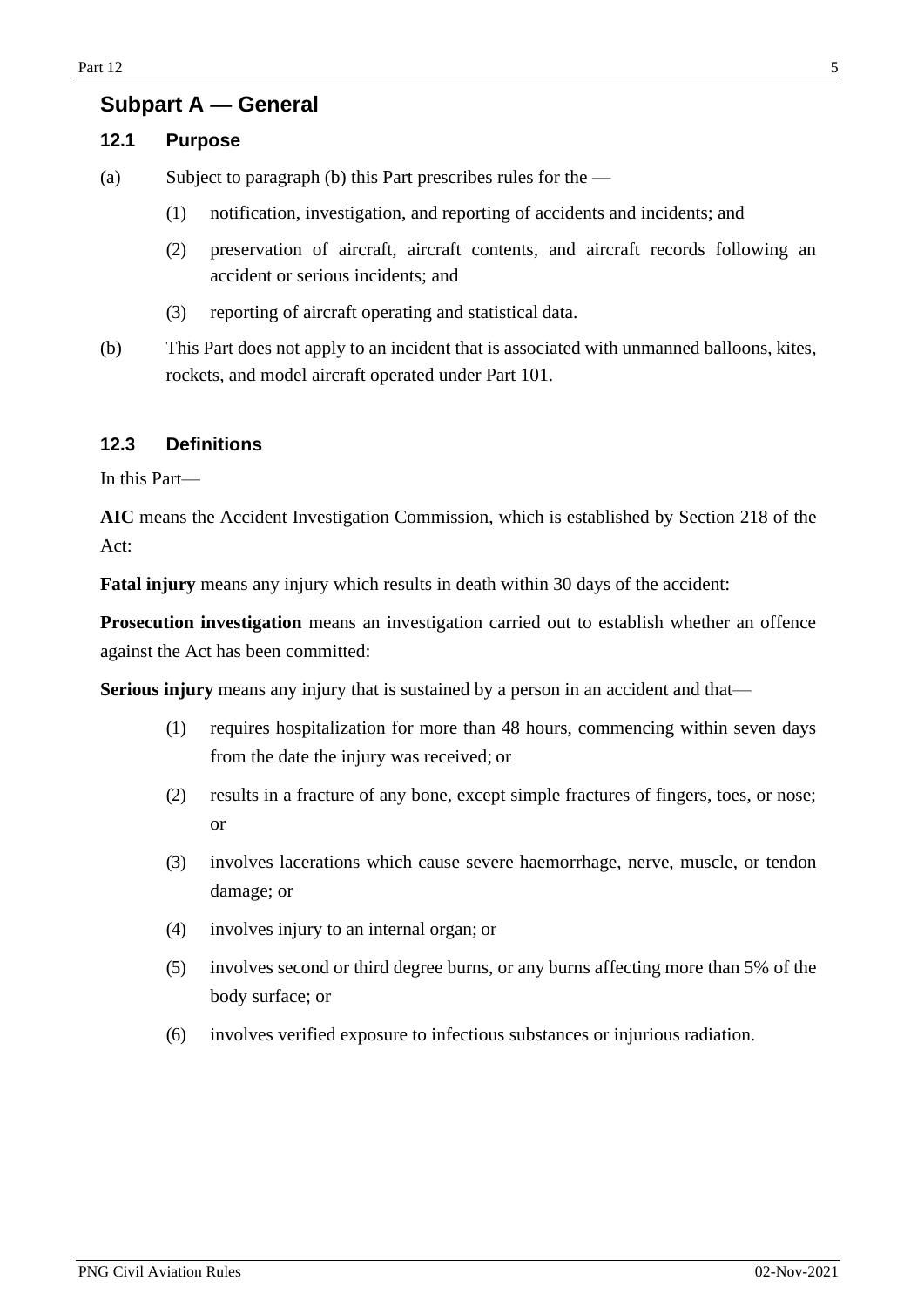## **Subpart B — Notification, Investigation, and Reporting, of Occurrences**

#### <span id="page-5-0"></span>**12.51 Notification of accident**

- (a) Each pilot-in-command of an aircraft that is involved in an accident or, if that person is fatally or seriously injured, or if the aircraft is missing, the operator, shall notify the Authority of the accident without delay and by the quickest possible means.
- (b) The notification under paragraph (a) shall be in a manner acceptable to the Authority and contain, where ascertainable, the—
	- (1) date and time of the accident; and
	- (2) nature of the accident; and
	- (3) type, nationality, and registration marks of the aircraft; and
	- (4) names of the aircraft owner and operator; and
	- (5) position or last known position of the aircraft with reference to an easily defined geographical point; and
	- (6) name of the pilot-in-command of the aircraft; and
	- (7) type of operation; and
	- (8) last point of departure of the aircraft; and
	- (9) next point of intended landing of the aircraft; and
	- (10) description of the sky condition, precipitation, wind velocity, and visibility; and
	- (11) number of persons on board the aircraft; and
	- (12) number of crew and passengers killed or seriously injured as a result of the accident; and
	- (13) number of persons killed or seriously injured as a result of the accident that were not crew or passengers; and
	- (14) details of damage to the aircraft.

#### <span id="page-5-1"></span>**12.53 Details of accident**

- (a) The pilot-in-command of an aircraft that is involved in an accident or, if that person is fatally or seriously injured, the operator, shall provide the occurrence details requested on form CA005 to the Authority within 3 working days of the accident—
	- (1) on form CA005; or
	- (2) by a means acceptable to the Authority.
- (b) The details required by paragraph (a) shall include a statement by each flight crew member who was on the aircraft at the time of the accident, detailing the facts, conditions, and circumstances relating to the accident.
- <span id="page-5-2"></span>(c) Where a flight crew member is incapacitated, the statement required by paragraph (b) shall be submitted as soon as the flight crew member is able.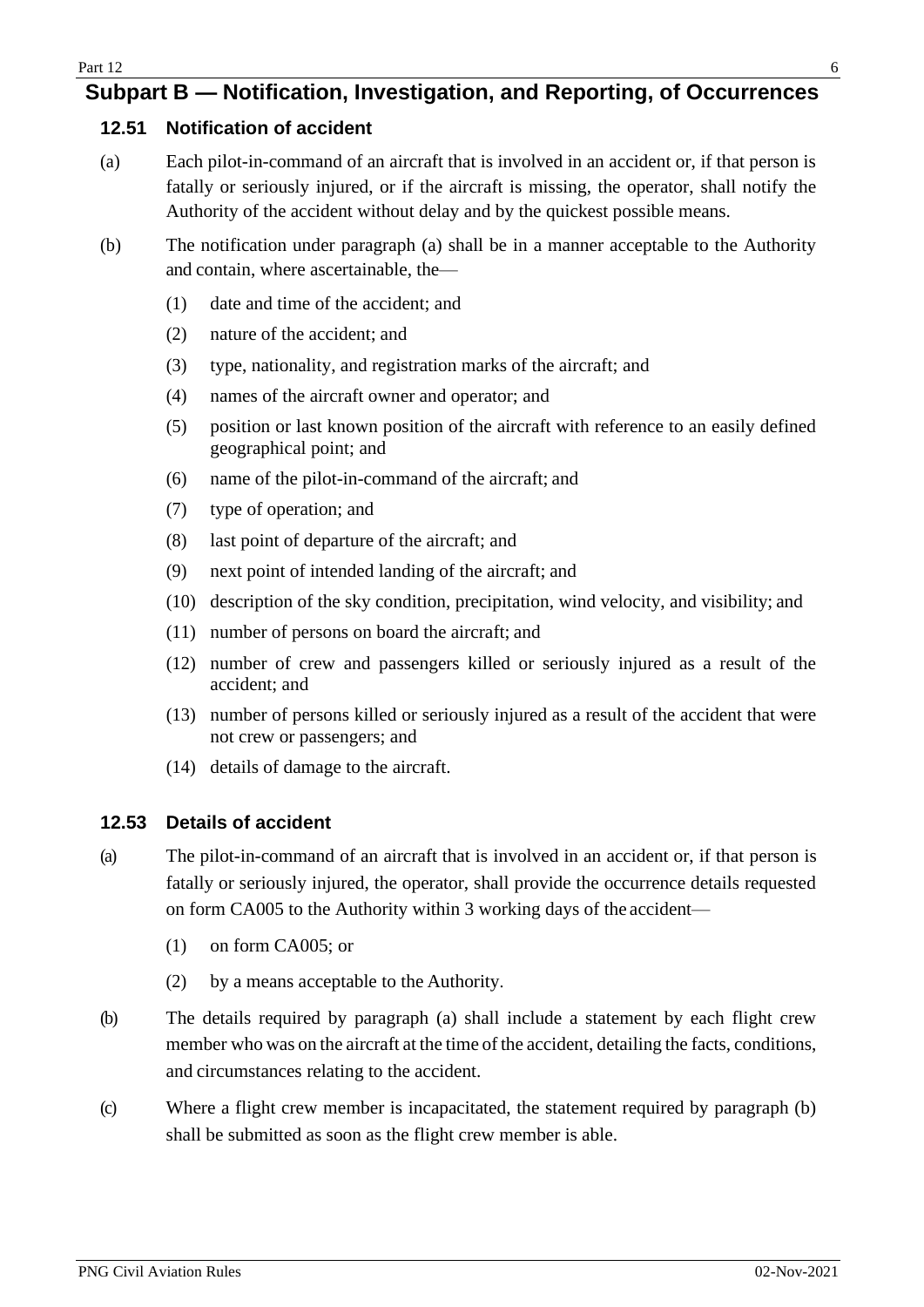#### **12.55 Notification of incident**

- (a) A holder of a certificate issued in accordance with the following Parts must notify the authority as soon as practicable of any associated incident if the certificate holder is involved in the incident and the incident is a serious incident or an immediate hazard to the safety of aircraft operations: —
	- (1) Parts 119, 129 and 137 aircraft incident or dangerous goods incident;
	- (2) Part 172 airspace incident;
	- (3) Parts 171 and 174 facility malfunction incident;
	- (4) Parts 47, 119, 129, 145 and 146, defect incident;
	- (5) Parts 107, 108, 109, 119, 129, 139, 140, 171 and 172 security incident;
	- (6) Part 139 aerodrome incident;
	- (7) Parts 139, 171, 174 and 175 promulgated information incident.
- (b) A person who is involved in an incident that is a serious incident or an immediate hazard to the safety of aircraft operations must notify the Authority of the incident as soon as practicable, if the person -
	- (1) operates, maintains, services, or does any other act in respect of any aircraft, aeronautical product, or aviation related service; and
	- (2) is not employed by, or associated with, the certificate holder referred to in paragraph (a).
- (c) A pilot-in-command of an aircraft that is involved in an airspace incident or a bird incident shall notify the Authority of the incident as soon as practicable.
- (d) The notification of an incident required by paragraphs (a), (b), and (c) must be conveyed by a means acceptable to the Authority and contain, where ascertainable, information in accordance with following:
	- (1) for airspace incidents, Appendix A (a); or
	- (2) for defect incidents, Appendix A(b); or
	- (3) for facility malfunction incidents, Appendix  $A(c)$ ; or
	- (4) for aircraft incidents, Appendix  $A(d)$ ; or
	- (5) for security incidents, Appendix  $A(e)$ ; or
	- (6) for promulgated information incidents, Appendix  $A(f)$ ; or
	- (7) for aerodrome incidents, Appendix  $A(g)$ ; or
	- (8) for dangerous goods incidents, bird incidents, or any other incident, Appendix  $A(h)$ .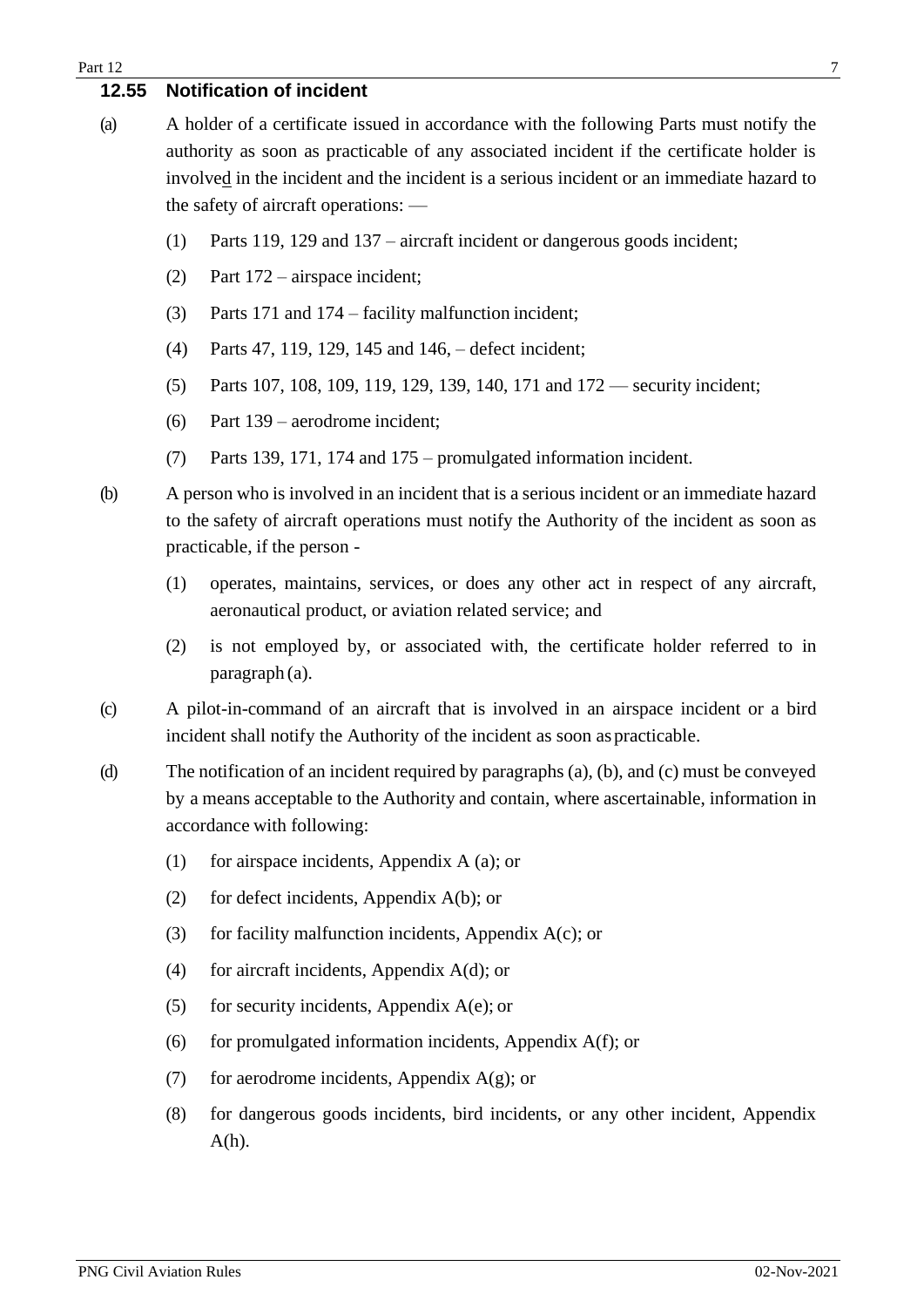#### <span id="page-7-0"></span>**12.57 Details of incident**

- (a) Notwithstanding the notification of a serious incident or an immediate hazard to the safety of an aircraft operation under rule 12.55, the following persons who are involved in an incident must provide the Authority with the applicable details of the incident in accordance with information requested on the applicable form specified in paragraph (b) (1):
	- (1) a holder of a certificate referred to in 12.55(a):
	- (2) a person referred to in rule 12.55(b):
	- (3) pilot-in-command referred to in 12.55(c).
- (b) A person who is required under paragraph (a) to provide the Authority with details of an incident must provide those details within 3 working days of the incident—
	- (1) on form CA005; or
	- (2) by another means acceptable to the Authority.

#### <span id="page-7-1"></span>**12.59 Investigation and reporting**

- (a) A holder of a certificate referred to under rule 12.55(a) who is required to provide details of an incident to the Authority under rule 12.57 must, unless otherwise notified by the Authority—
	- (1) subject to Section 248(3) of the Act, conduct an investigation to identify the facts relating to its involvement in the incident and establish, so far as those facts will allow, the cause or causes of the incident; and
	- (2) on completion of the investigation, submit a report of the investigation to the Authority no later than 30 days after the incident—
		- (i) on form CA005; or
		- (ii) by a means acceptable to the Authority; and
	- (3) advise the Authority of any actions taken to prevent recurrence of a similar incident.
- (b) Notwithstanding paragraph (a) (2), a holder of an aviation document may obtain the Director's approval to submit a completed report later than 30 days where the nature and complexity of the investigation is such that a longer period is justified.

#### <span id="page-7-2"></span>**12.61 Confidentiality of persons submitting information**

The Authority shall, when confidentiality is requested by a person submitting information under rule 12.55 or rule 12.57—

- (1) as soon as practicable, remove any information that might reveal the identity of the source; and
- (2) not make any other record of the information removed under subparagraph (1).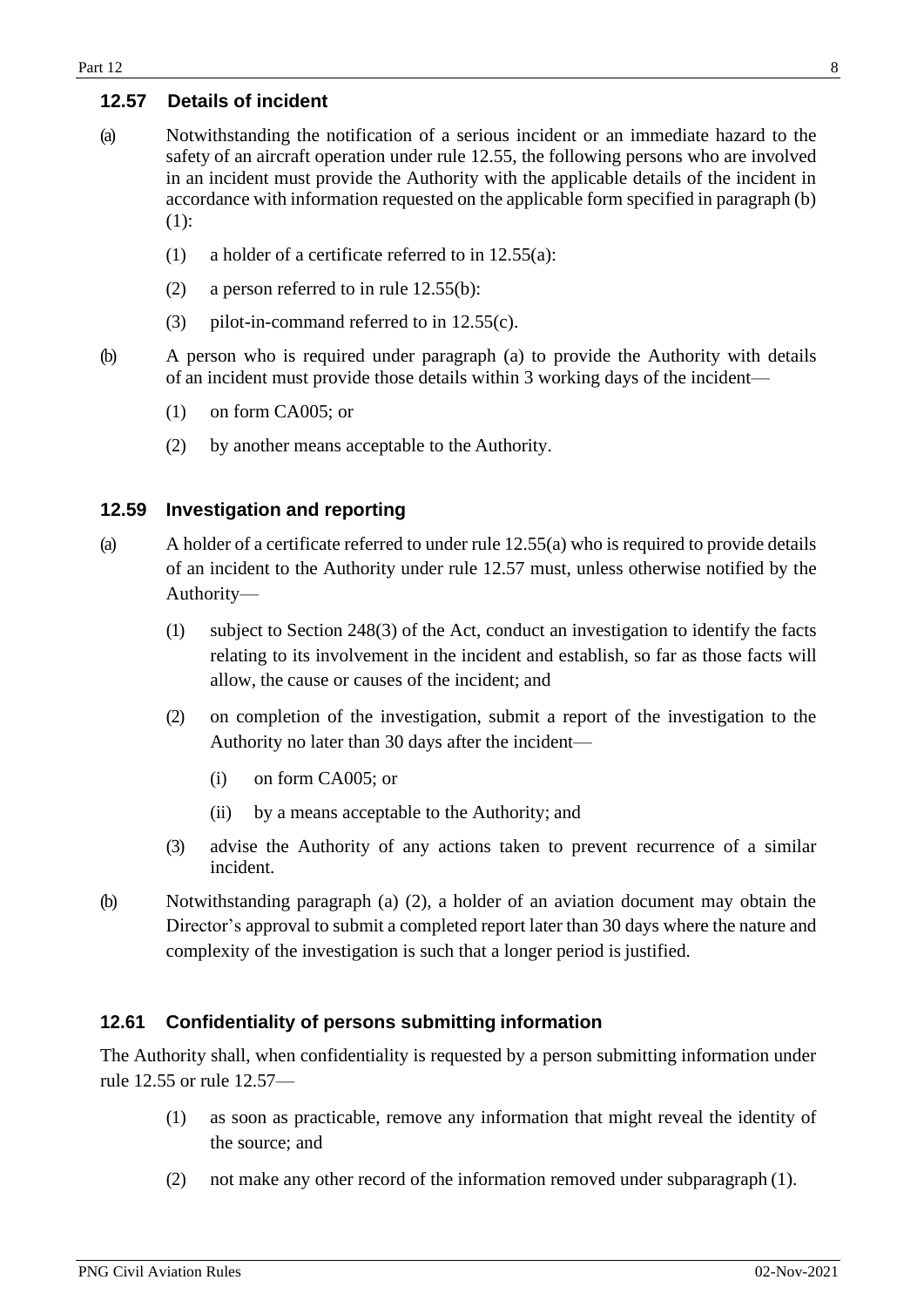#### <span id="page-8-0"></span>**12.63 Non-prosecution**

The Authority shall not use or make available for the purpose of prosecution investigation or for prosecution action any information submitted to it by a person under this Part unless—

- (1) the information reveals an act or omission that caused unnecessary danger to any other person or to any property; or
- (2) false information is submitted; or
- (3) the Authority is obliged to release the information pursuant to a statutory requirement or by order of a competent Court.

## <span id="page-8-1"></span>**Subpart C — Preservation of Aircraft, its Contents, and Records**

#### <span id="page-8-2"></span>**12.101 Access to aircraft involved in an accident**

- (a) Except as provided in the Section 246 of the Act, and paragraphs (b) and (c), no person shall access, interfere with, or remove, an aircraft or its contents that is involved in an accident unless authorised to do so by the Commission.
- (b) Subject to the limitations contained Section 246 of the Act, the Commission may, for the purpose of its investigation, access, inspect, secure, or remove, an aircraft or its contents that is involved in an accident.
- (c) A person may, subject to paragraph (d)—
	- (1) remove persons or livestock from the aircraft or wreckage; or
	- (2) protect the aircraft, wreckage, or contents, including mail or cargo, from further damage; or
	- (3) disconnect or deactivate any cockpit voice recorder, flight data recorder, or emergency location transmitter; or
	- (4) prevent obstruction to the public or to air navigation where no practical alternative is available.
- (d) Any aircraft wreckage, mail, or cargo removed under paragraph (c) shall—
	- (1) be moved only so far as necessary to ensure its safety; and
	- (2) be kept in separate distinct areas to indicate from which part in the aircraft it has been taken; and
	- (3) where possible, have sketches, descriptive notes, and photographs made of their original position and any significant impact marks.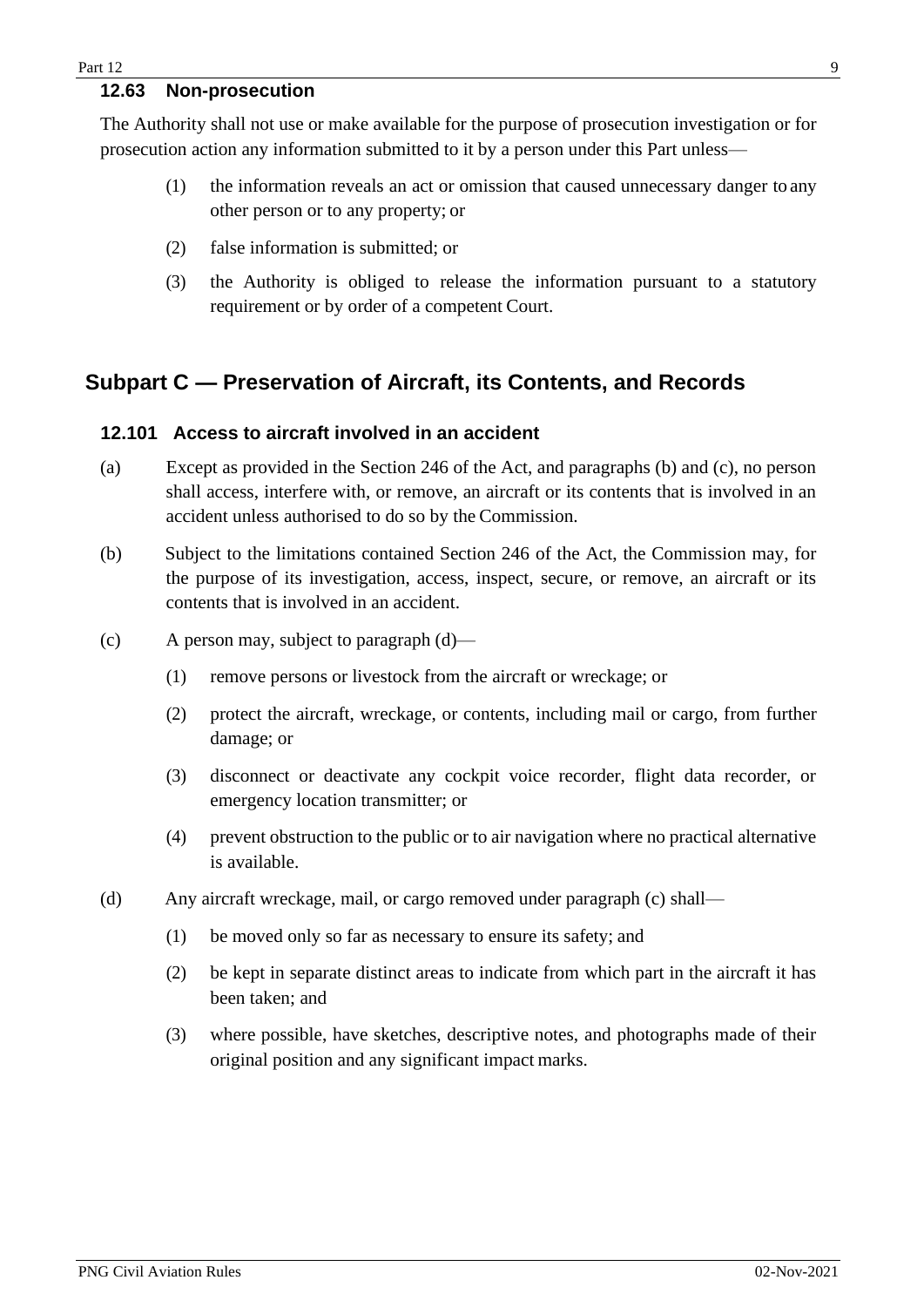#### <span id="page-9-0"></span>**12.103 Preservation of records**

- (a) Each holder of a certificate of registration of an aircraft that is involved in a serious incident or accident shall preserve all records, including all recording media maintained for the operation and maintenance of the aircraft, for at least 30 days after the serious incident or accident unless otherwise notified by the Authority.
- (b) Each holder of a certificate issued under—
	- (1) Part 171 that is involved in a facility malfunction incident or an accident; or
	- (2) Part 172 that is involved in an airspace incident or an accident—

shall preserve all records, including log entries, electronic recordings, technical and other relevant data relating to the incident or accident for at least 30 days after the incident or accident unless otherwise notified by the Authority.

#### <span id="page-9-1"></span>**12.105 Retention of defective products and components**

A holder of a certificate of registration for an aircraft, and a holder of a certificate issued in accordance with Part 144, Part 145 or Part 146 who is required to submit a defect incident report to the Authority under rule 12.59(2), must retain the defective products or component that is associated with the defect incident for at least 30 days after submitting the report unless otherwise notified by the Authority.

## <span id="page-9-2"></span>**Subpart D — Statistics**

#### <span id="page-9-3"></span>**12.151 Aircraft operating statistics**

- (a) Each operator of a Papua New Guinea registered aircraft issued with a standard or restricted category airworthiness certificate shall submit aircraft operating and statistical data in accordance with the frequency and due dates listed in Table 1 for aircraft performing hire or reward operations and Table 2 for aircraft performing operations not for hire or reward:
	- (1) the registration marks;
	- (2) for aircraft used on international air transport operations, the hours flown and the number of flights carrying passengers and cargo only flights;
	- (3) for aircraft used on domestic air operations, the hours flown and the number of flights:
		- (i) carrying passengers between two different aerodromes;
		- (i) originating and ending at the same aerodrome without an intermediate landing;
		- (ii) carrying cargo only.
	- (4) for aircraft used on other operations, the hours flown.
- (b) The reports required by paragraph (a) shall be submitted—
	- (1) on form CA 605; or
	- (2) by a means acceptable to the Director.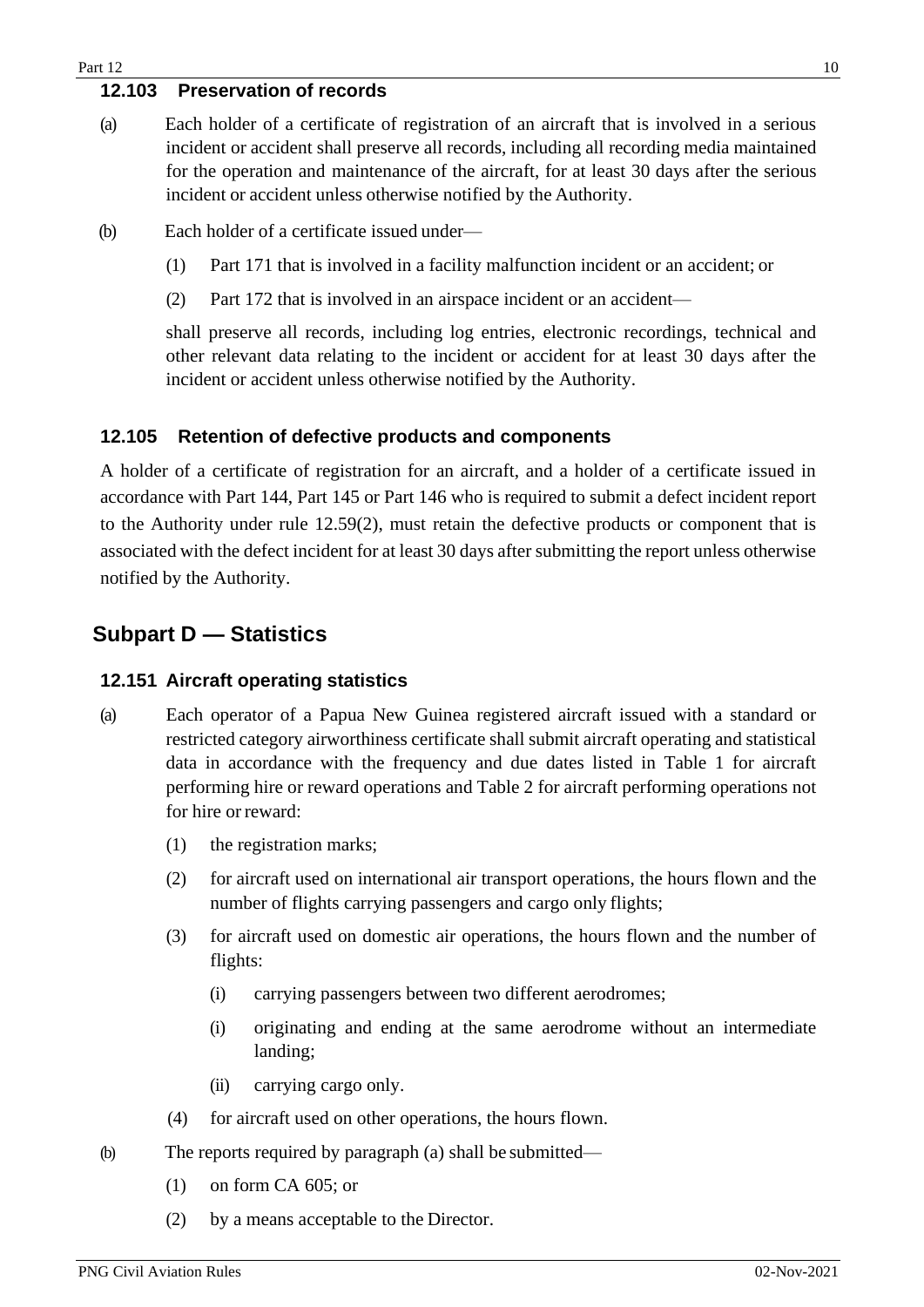| <b>Report No</b> | <b>Month</b>          | <b>Due Date</b> |
|------------------|-----------------------|-----------------|
| 1                | 1 Jan through 31 Jan  | 10 Feb          |
| 2                | Feb through 28/29 Feb | 10 Mar          |
| 3                | 1 Mar through 31 Mar  | $10$ Apr        |
| $\overline{4}$   | 1 Apr through 30 Apr  | 10 May          |
| 5                | 1 May through 31 May  | $10$ Jun        |
| 6                | 1 Jun through 30 Jun  | $10$ Jul        |
| 7                | 1 Jul through 31 Jul  | $10$ Aug        |
| 8                | 1 Aug through 31 Aug  | $10$ Sep        |
| 9                | 1 Sep through 30 Sep  | 10 Oct          |
| 10               | 1 Oct through 31 Oct  | 10 Nov          |
| 11               | 1 Nov through 30 Nov  | 10 Dec          |
| 12               | 1 Dec through 31 Dec  | $10$ Jan        |

|  |  | Table 1 Reporting periods for aircraft performing hire or reward operations: |  |
|--|--|------------------------------------------------------------------------------|--|
|  |  |                                                                              |  |

**Table 2** Reporting periods for aircraft performing operations not for hire or reward:

| /Report | <b>Period Covered</b> | Due Date |
|---------|-----------------------|----------|
| Annual  | 1 Jan through 31 Dec  | 15 Feb   |

#### <span id="page-10-0"></span>**12.153 Confidentiality of statistical reports**

- (a) The Authority or any person employed by the Authority shall not communicate to any person outside the Authority any information provided in statistical reports that identifies any individual aircraft operator except—
	- (1) with the consent of the aircraft operator; or
	- (2) in accordance with Article 67 of the Convention; or
	- (3) pursuant to a statutory requirement.
- (b) The Authority may provide to the Council of the International Civil Aviation Organization statistics that relate to international air transport operations.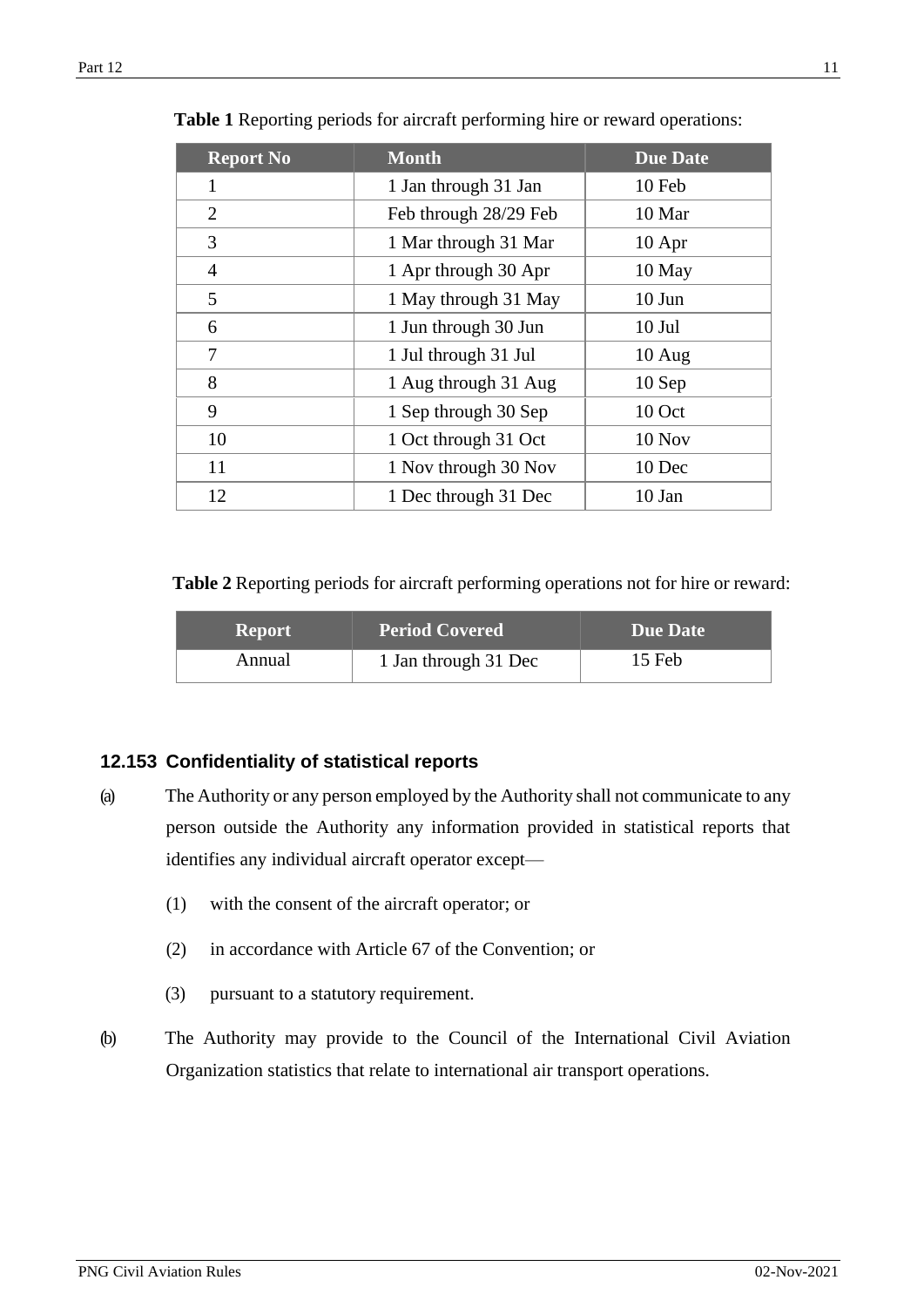## <span id="page-11-0"></span>**Appendix A — Information Required for Initial Notification of Incidents**

- (a) **Airspace incident**  The following information is required for notification under rule 12.55(d)(1):
	- (1) date and time of the incident;
	- (2) brief description of events;
	- (3) aircraft nationality, registration, radio call sign, flight number, and type;
	- (4) name of the aircraft operator;
	- (5) aircraft position and altitude;
	- (6) name of the pilot-in-command;
	- (7) phase of flight;
	- (8) effect on flight;
	- (9) flight rules under which the aircraft was operating;
	- (10) aircraft point of departure and destination;
	- (11) location, type, and class of airspace, and the ATS unit involved;
	- (12) any other relevant information submitted by the pilotconcerned.
- (b) **Defect incident**  The following information is required for notification under rule  $12.55(d)(2)$ :
	- (1) date and time the incident was detected;
	- (2) brief description of events;
	- (3) aircraft nationality, registration, and type;
	- (4) name of the aircraft operator;
	- (5) location of the aircraft, part, or equipment at the time of the incident;
	- (6) phase of flight;
	- (7) effect on flight;
	- (8) aircraft point of departure and destination;
	- (9) name of the manufacturer of the aircraft, part, or equipment, and where appropriate, the part number, its modification standard, and its location on the aircraft;
	- (10) description of the incident, its effects, and any other relevant information;
	- (11) whether the person or organisation making the notification has instituted an investigation into the defect and expected time of completion;
	- (12) name, organisation, and contact details of the person notifying the incident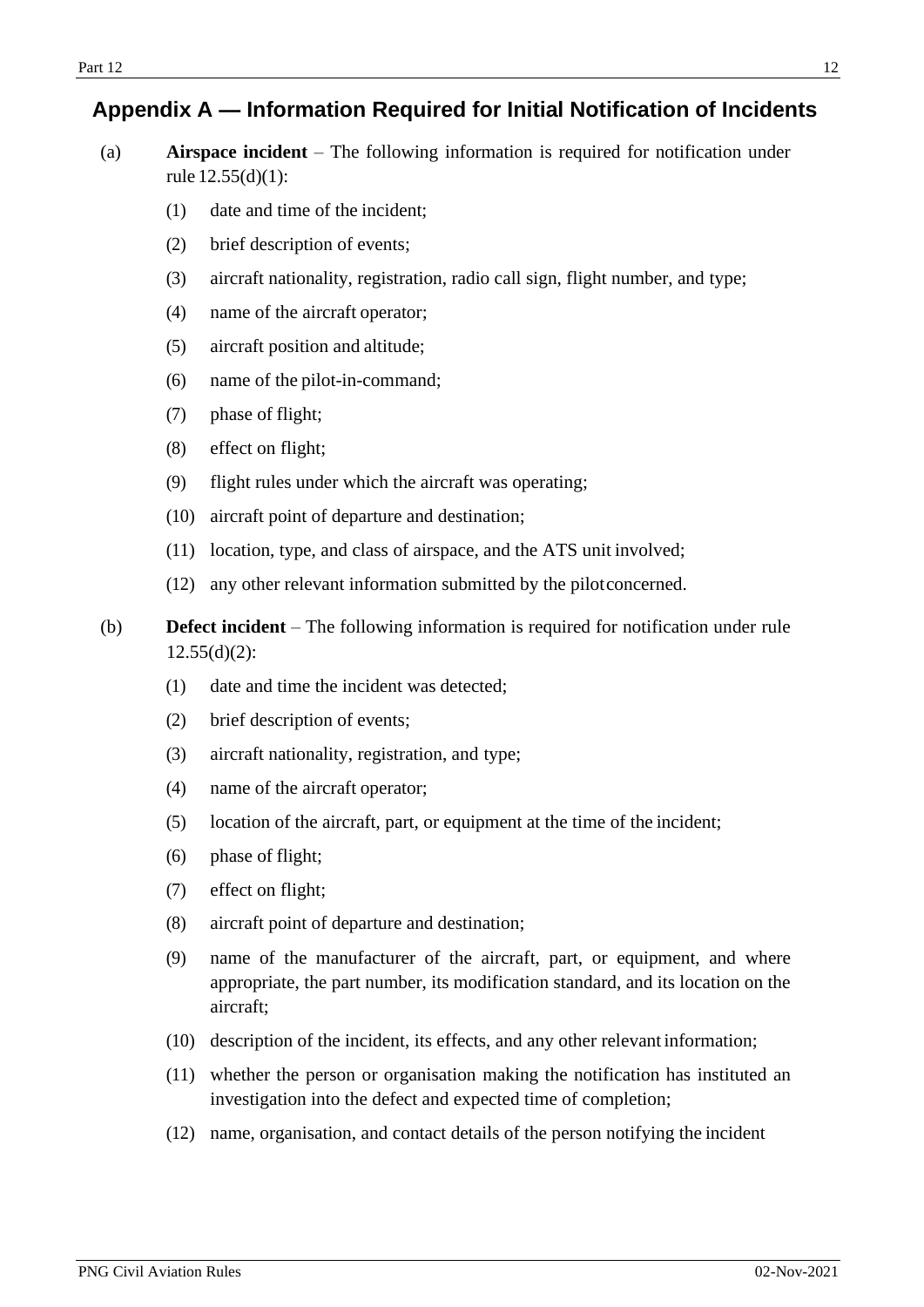| Part 12 |      | 13                                                                                                                                                       |  |  |  |
|---------|------|----------------------------------------------------------------------------------------------------------------------------------------------------------|--|--|--|
| (c)     |      | <b>Facility malfunction incident</b> $-$ The following information is required for<br>notification under rule $12.55(d)(3)$ :                            |  |  |  |
|         | (1)  | date and time of the incident;                                                                                                                           |  |  |  |
|         | (2)  | brief description of events;                                                                                                                             |  |  |  |
|         | (3)  | aircraft nationality, registration, radio call sign, flight number, and type;                                                                            |  |  |  |
|         | (4)  | name of the aircraft operator;                                                                                                                           |  |  |  |
|         | (5)  | aircraft position and altitude;                                                                                                                          |  |  |  |
|         | (6)  | name of aerodrome and runway used;                                                                                                                       |  |  |  |
|         | (7)  | name of the pilot-in-command;                                                                                                                            |  |  |  |
|         | (8)  | phase of flight;                                                                                                                                         |  |  |  |
|         | (9)  | effect on the flight;                                                                                                                                    |  |  |  |
|         | (10) | identification, type,<br>provider<br>the<br>frequency,<br>and<br>of<br>name,<br>aeronautical telecommunication facility involved;                        |  |  |  |
|         | (11) | whether the person or organisation making the notification has instituted an<br>investigation into the incident and, if so, expected time of completion; |  |  |  |
|         | (12) | name, organisation, and contact details of the person notifying the incident.                                                                            |  |  |  |
| (d)     |      | Aircraft incident – The following information is required for notification under rule<br>$12.55(d)(4)$ :                                                 |  |  |  |
|         | (1)  | date and time of the incident;                                                                                                                           |  |  |  |
|         | (2)  | brief description of events;                                                                                                                             |  |  |  |
|         | (3)  | aircraft nationality, registration, radio call sign, flight number, and type;                                                                            |  |  |  |
|         | (4)  | name of the aircraft operator;                                                                                                                           |  |  |  |
|         | (5)  | aircraft position and altitude;                                                                                                                          |  |  |  |
|         | (6)  | phase of flight;                                                                                                                                         |  |  |  |
|         | (7)  | if applicable, name of aerodrome and runway used;                                                                                                        |  |  |  |
|         | (8)  | effect on the flight;                                                                                                                                    |  |  |  |
|         | (9)  | name of the pilot-in-command;                                                                                                                            |  |  |  |
|         | (10) | type of operation being conducted;                                                                                                                       |  |  |  |
|         | (11) | number of persons on board the aircraft;                                                                                                                 |  |  |  |
|         | (12) | name, organisation, and contact details of the person notifying the incident.                                                                            |  |  |  |
|         |      |                                                                                                                                                          |  |  |  |